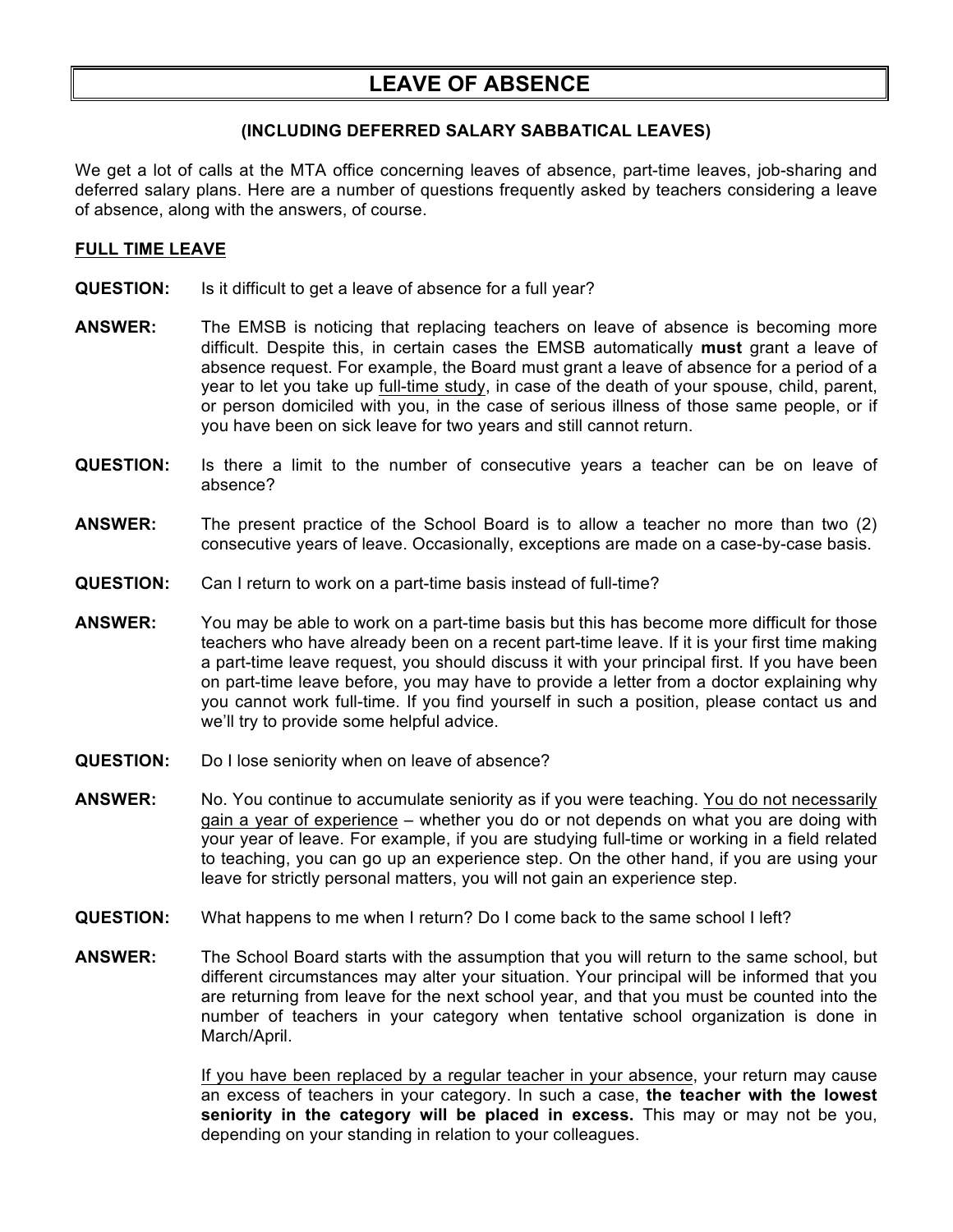If you have been replaced by a teacher newly-engaged by the Board on a contract which terminates automatically at the end of June, it is pretty clear that you will return to the same school, **unless you would have been excess even if you had been teaching.**

- **QUESTION:** But does the same process apply if I extend my leave another year?
- **ANSWER:** Yes.
- **QUESTION:** How does being on a leave of absence affect my pension?
- **ANSWER**: If you are on a leave of absence without pay, you are allowed to "buy back" your year(s) of leave **upon your return to work.** If you are in the TPP (Teachers Pension Plan, for teachers hired before July 1, 1973) you will only have to pay back the amount of money you would have paid had you been teaching. If you are in RREGOP, you must pay back the equivalent of your contribution **and the employer's contribution.**
- **QUESTION:** Can I continue my insurance coverage while on leave of absence?
- **ANSWER:** Under the law anyone who has access to a private insurance plan must participate in that plan. Therefore, you must continue your health plan. Industrial Alliance should send you a bill automatically for the cost of maintaining the same coverage you had when teaching. You can choose whether or not to maintain coverage in the dental or long-term disability plans, but our strong recommendation is that it is a very good idea to do so.
- **QUESTION:** Is there a deadline for making leave of absence requests?
- **ANSWER:** Contractually, there is no deadline by which this has to be done. **But,** if you are certain that you are going to request a leave for the following school year, the sooner you make the request the better. (It may help your chances of getting a leave of absence, in cases where the Board has no obligation to grant the leave request.)
- **QUESTION:** What happens if after my leave of absence has been granted I change my mind?
- **ANSWER:** The School Board is not under any obligation to take you back and normally it won't.

#### **PART-TIME LEAVE/JOB SHARING**

- **QUESTION:** Can I work on a part-time basis instead of full-time?
- **ANSWER:** You may be able to work part-time by requesting a part-time leave. The School Board and the teacher must agree on the modalities of the leave. Teachers on part-time leave receive salary equivalent to the percentage of time they are working. You continue to accumulate seniority as if you were working full time. For a part-time leave of absence, you have to work the equivalent of **155** days to gain a year of experience, which is a new clause in our provincial entente.

The Board is not **obliged** to grant the leave, and has recently made working part-time more difficult. You should probably call us and we'll help you with additional information.

- **QUESTION:** Is it possible to share a full-time position with another teacher?
- **ANSWER:** There are very few teachers who are job-sharing at the present time. If you are interested in exploring the possibilities of this type of assignment develop a proposal with another teacher outlining how the assignment will be shared. For example one teacher may want to work two days one week and then three the next week.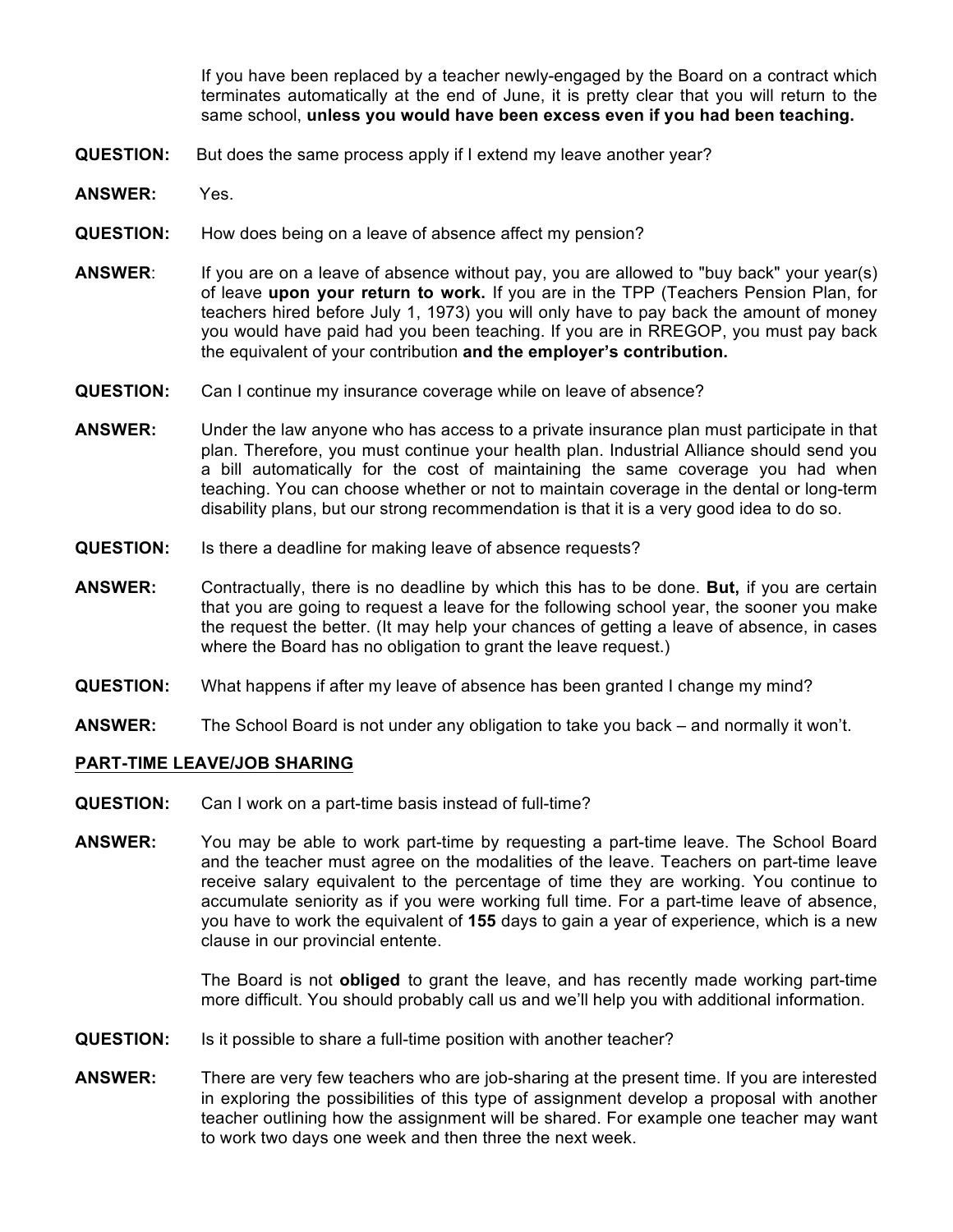The School Board treats requests for job-sharing as if they were requests for part-time leave.

**N.B.** Job sharing proposals by teachers from two different schools imply that one of the teachers must be prepared to request a transfer of schools.

- **QUESTION:** What happens the next year? Can I continue on part-time leave or return to full-time if I wish?
- **ANSWER:** You have the automatic right to return on a full-time basis simply by responding to the School Board's request for information as to your intentions by **March 1st** of the year of leave. You may also request a prolongation of your leave/job-sharing arrangements.
- **QUESTION:** What are some of the things I should be aware of if I work part-time?
- **ANSWER:** When you work part-time don't forget that sick days and special leave days are pro-rated. So, if you work 50%, you have 3 sick days and 4 special leave days, instead of 6 sick days and 8 special leave.

If the Board grants a part-time leave of absence, the distribution of the workload is at the Board's discretion.

Also, you should take a school calendar and work out the number of days you are working to make sure it corresponds to your percentage. This is important for teachers who are working part of a week. Finally, you must work 155 days in order to gain 1 year of experience.

#### **DEFERRED SALARY SABBATICAL PLANS**

- **QUESTION:** Who can apply for a deferred salary plan, and what are the different plans available?
- **ANSWER:** Any tenured teacher who is not surplus and has worked for the EMSB for 5 years can apply for a deferred salary sabbatical. There are three basic plans that you can apply for:
	- 1. Work two years, take the last year off and receive 2/3 of your salary for each year.
	- 2. Work three years, take the last year off and receive 3/4 of your salary for each year.
	- 3. Work four years, take the last year off and receive 4/5 of your salary.
- **QUESTION:** Can I take any year off?
- **ANSWER:** The EMSB grants the last year off of your plan, however if you want to explore the possibility of a different year, please give us a call.
- **QUESTION:** By what date do I have to inform the School Board that I plan to start a deferred salary plan?
- **ANSWER:** The Board sets a deadline for application of **March 1st** for entry into the plan.
- **QUESTION:** How does being on deferred salary sabbatical affect my pension?
- **ANSWER:** Good News! You get a full year's credit for **each** year you are on the plan even though you are only contributing a certain proportion while you are on deferred salary.